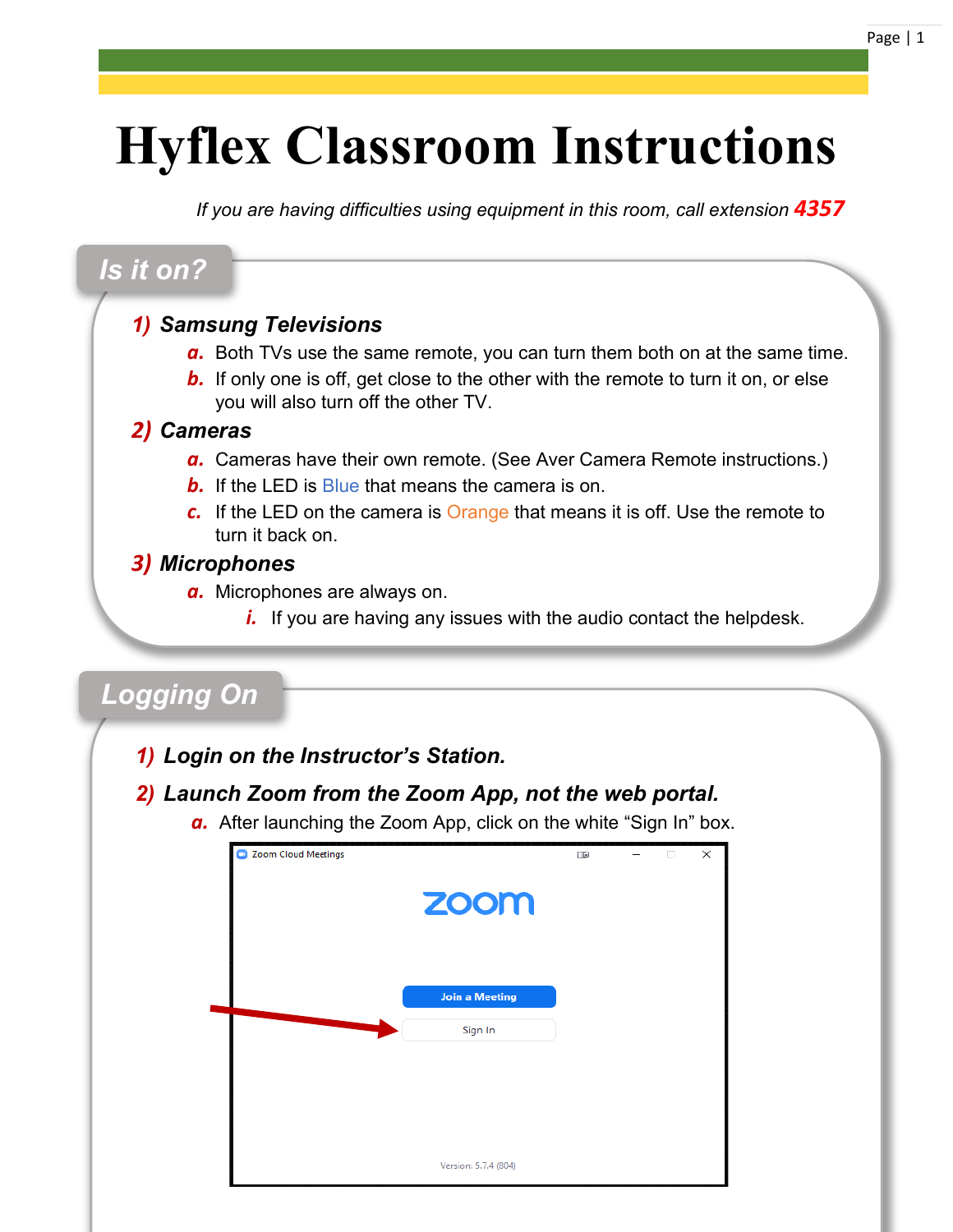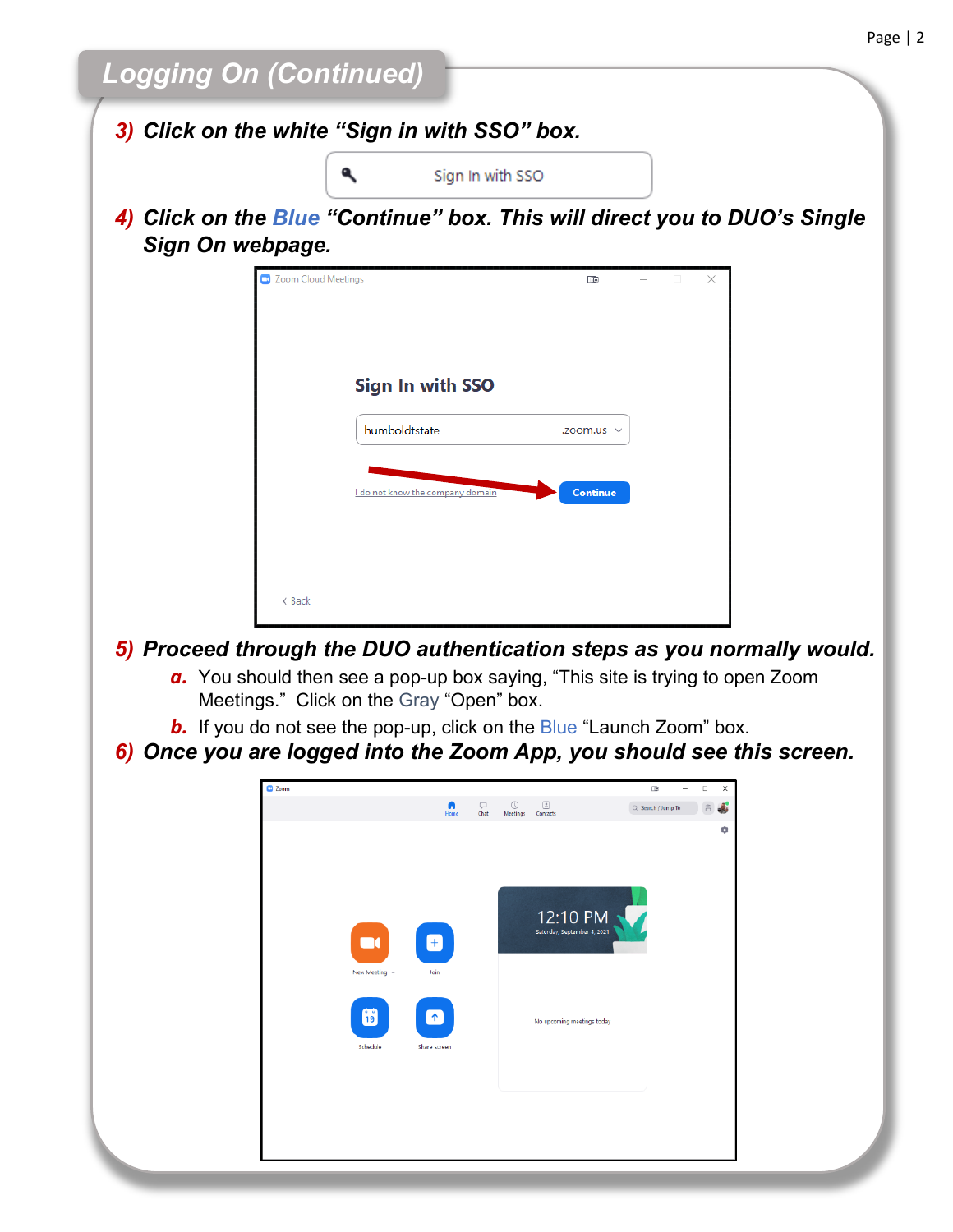# *Setting Up your Hyflex Meeting*

### *1) Once you are logged into the Zoom App you can launch your zoom meeting anyway you want.*

- *a.* Using a link in Canvas
- *c.* From the Zoom App
- *b.* Using a link in Calendar
- *d.* From the myHumboldt Zoom Portal
- *2) Once you've started your Zoom meeting, click on the Blue "Join with Computer Audio" box.*



*3) Click on the up-arrow next to "Participants," then click on "Invite."*



### *4) You should now see this pop-up box:*

| <b>Contacts</b> | <b>Zoom Rooms</b> | <b>Room System</b> | <b>Email</b> |
|-----------------|-------------------|--------------------|--------------|
|                 |                   |                    |              |
| Type to filter  |                   |                    |              |
|                 |                   |                    |              |
|                 |                   |                    |              |
|                 |                   |                    |              |
|                 |                   |                    |              |
|                 |                   |                    |              |
|                 |                   |                    |              |
|                 |                   |                    |              |
|                 |                   |                    |              |
|                 |                   |                    |              |

- *a.* Click on the "Zoom Rooms" tab.
	- *i.* If you do not see the "Zoom Rooms" tab, it means you are not logged in through the Zoom App. Close the participants window and go back to **Step 2** in the "Logging On" instructions.
	- *ii.* You **do not** have to end the meeting to Login through the Zoom App. Your meeting will update automatically once you log in properly, so there is no need to boot any students that may have already joined.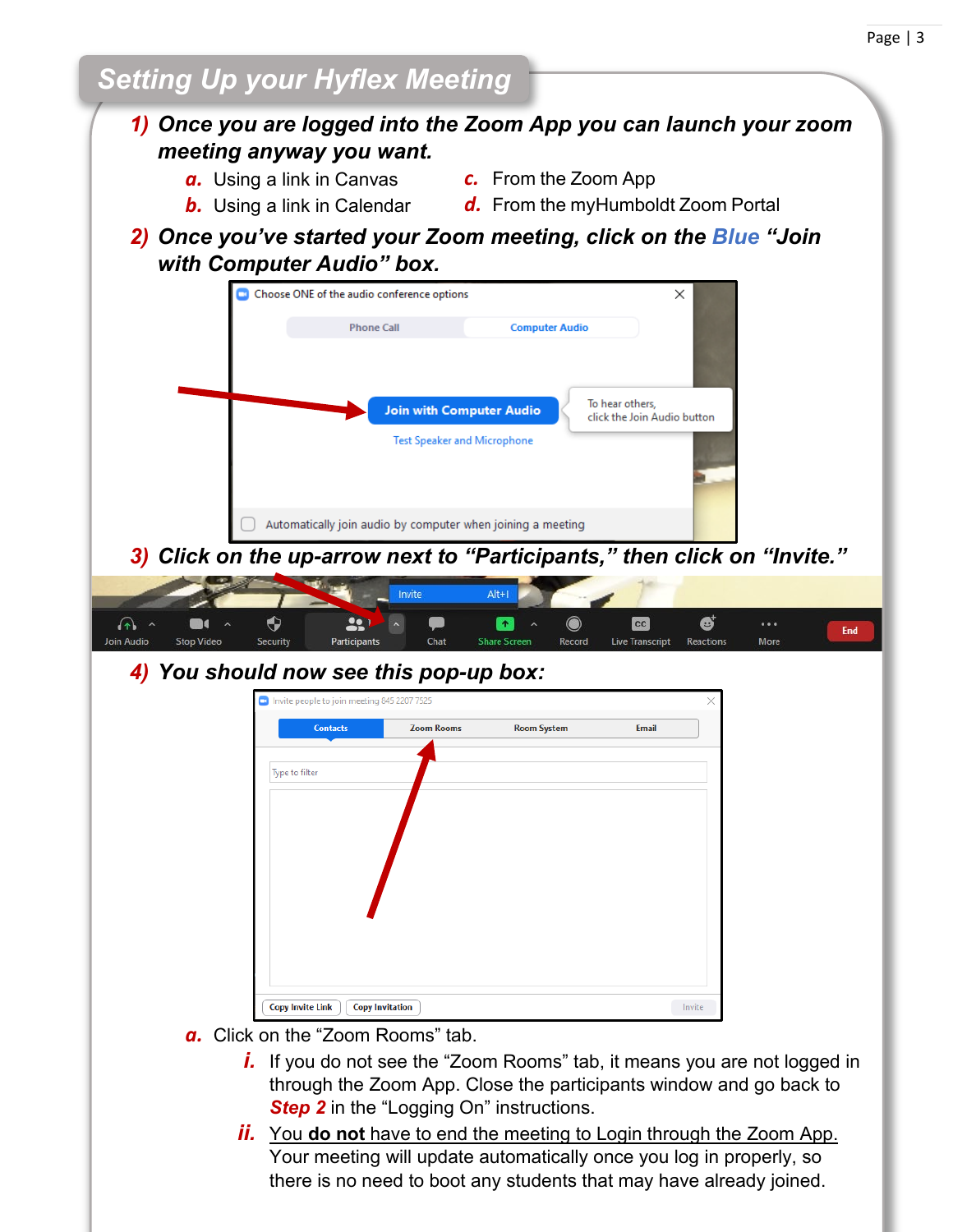# *Setting Up your Hyflex Meeting (Continued)*

#### *5) Search for and select the Zoom Room matching the classroom you are in, then click on the Blue "Invite" button.*

*a.* You can type the building abbreviation and room number into the "Type to filter" search-bar to find your Zoom Room quickly and/or avoid scrolling through the list.



- *i.* If the "Invite" button is Gray, not Blue, that means you have not yet selected your Zoom Room. Be sure to click on the Gray box correspondent to your classroom, once you do, both your Zoom Room and the "Invite" button will be highlighted in Blue.
- *6) The Creston controller will then display an Incoming Zoom Call, press the Green "Accept" button.*

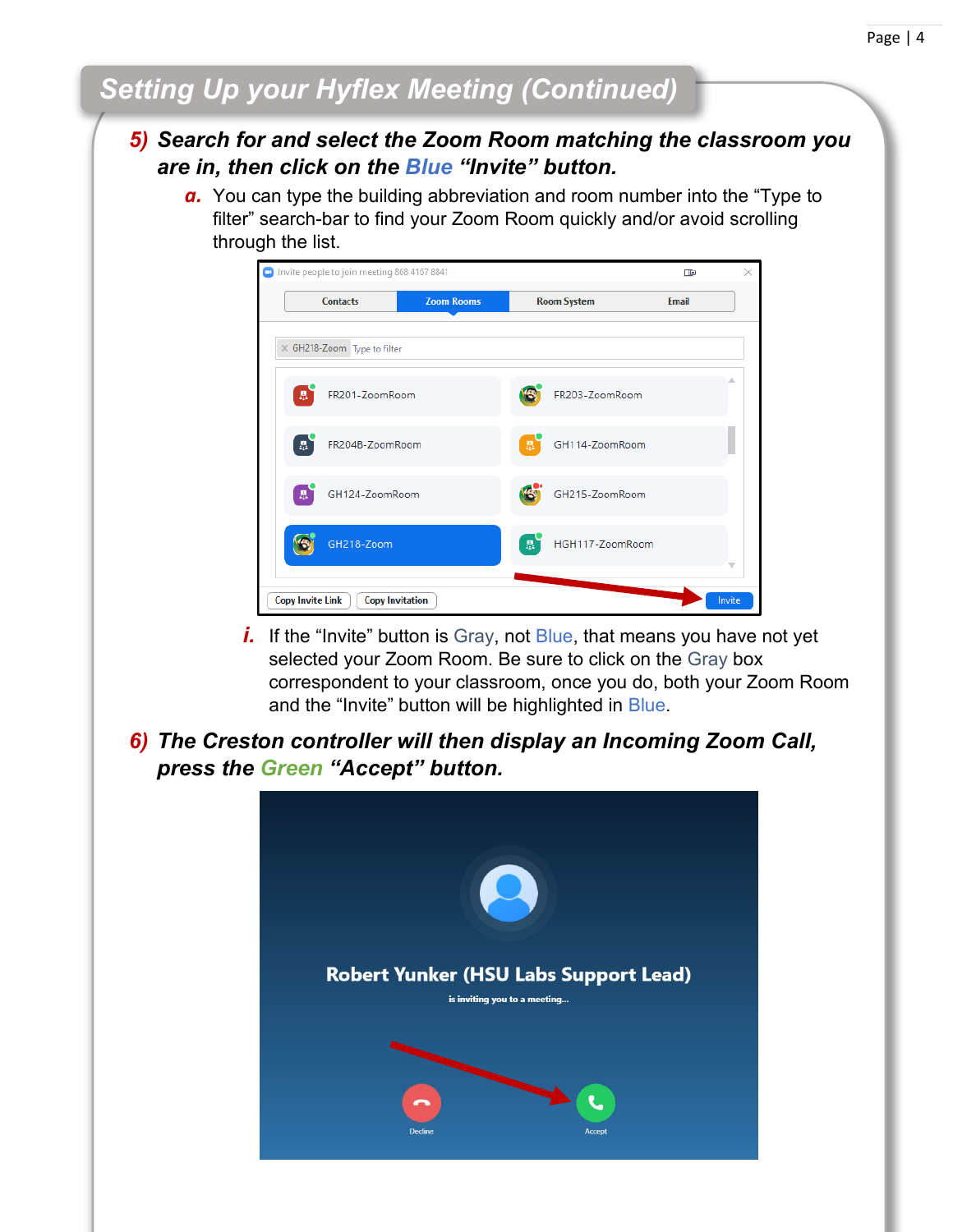# *Setting Up your Hyflex Meeting (Continued)*

### *7) The Zoom Room should now be admitted to your meeting and you should see it as a participant on one of the televisions.*

*a.* Once the Zoom Room has been successfully admitted to your meeting, you will see this screen on the Creston controller:



*b.* If you have a waiting room enabled for your meeting, you will not see the Zoom Room on the TVs and will see this screen on the Creston controller:



*i.* If so, then you will need to admit the Zoom Room to your meeting as you normally would for any other participants. Now you should see the Zoom Room as a participant on one of the TVs.

### *Your Hyflex Meeting is now finished being set up!*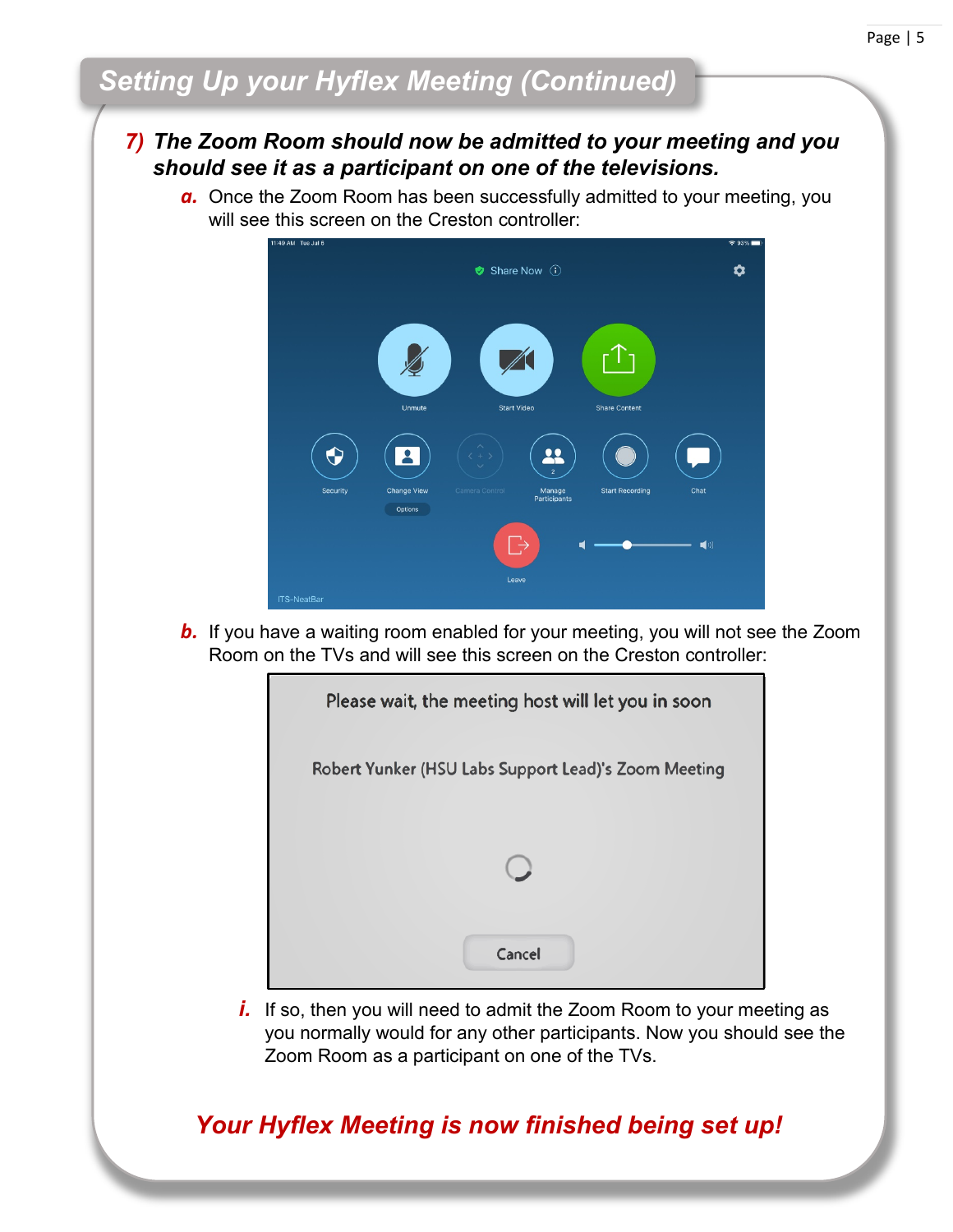*The Zoom Room Controller is an app running on the Creston Controller.*

*1) You can click on the Green "Meet Now" box under the "Meet Now" tab to start an instant meeting.*



*2) You can go to the "Join" tab and input your Zoom Meeting ID to join an existing meeting in progress.*



**a.** Normally the Zoom Room is invited to your meeting from the participants tab in your meeting, however entering the Zoom Meeting ID number on the "Join" tab will also work to add the Zoom Room to your Hyflex meeting.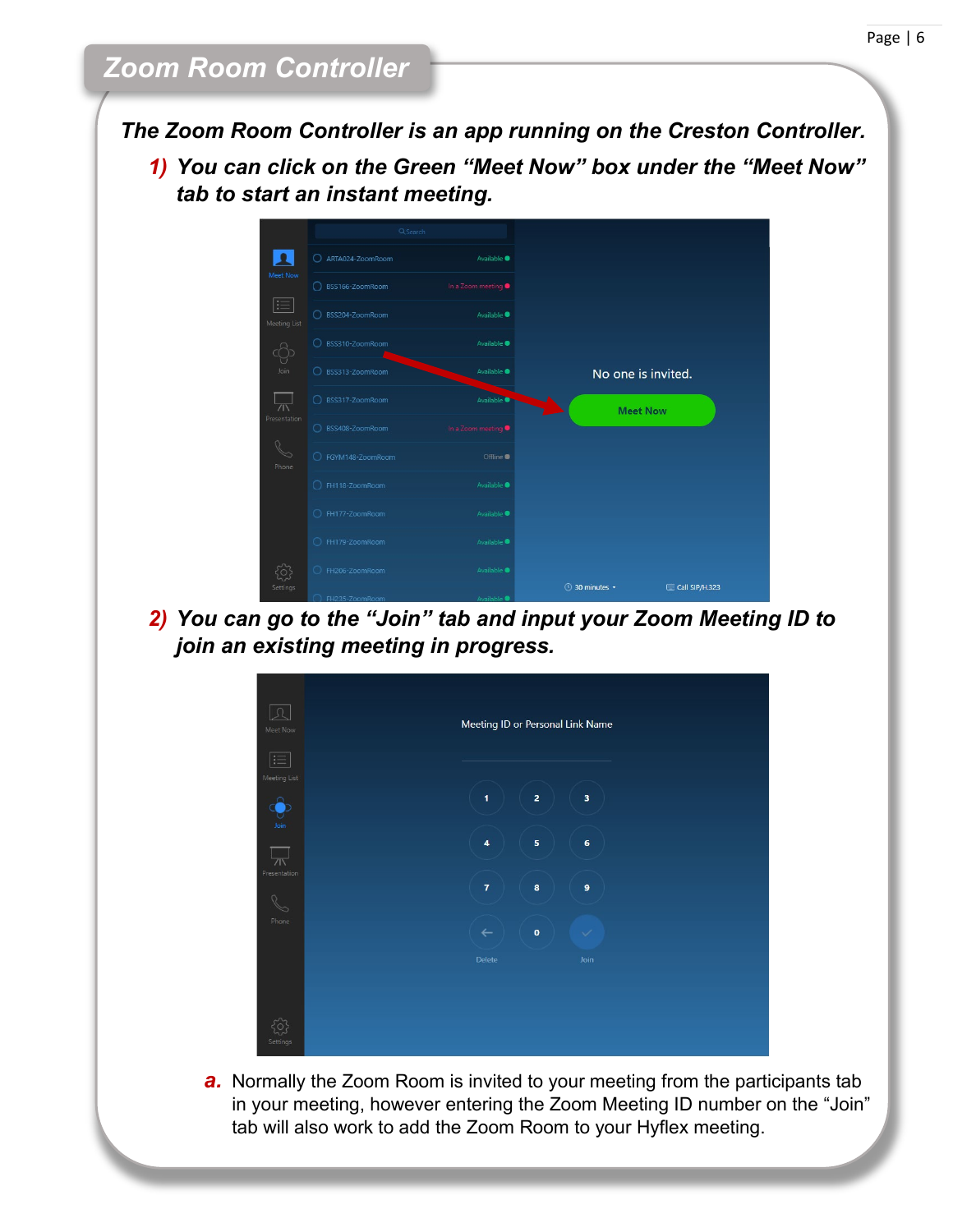*Once the Zoom Room has successfully joined the Zoom session for your class, you should see this screen:* 



### *There are several functions you can control from the Zoom Room Controller. The functions include:*

- *1)* Muting and unmuting the microphone using the microphone icon
- *2)* Stopping and starting the video by tapping on the video icon
- *3)* Changing the view from Active Speaker to Gallery with the "Change View" option
- *4)* Adjusting the volume with the slider in the bottom right corner.
	- *a.* It is recommended that the volume on the Zoom Room Controller be turned all the way up and then adjust the volume to where you like it.
	- **b.** If the volume is all the way up and still too quiet, try turning up the Bose bar directly using the Bose remote.
- *5)* Control the camera to include mirror or un-mirror
- *6)* Adjusting settings via the gear icon in the upper right corner:
	- *a.* Change camera, microphone or speaker settings
	- *b.* Test the microphone or speaker
	- *c.* Etc.